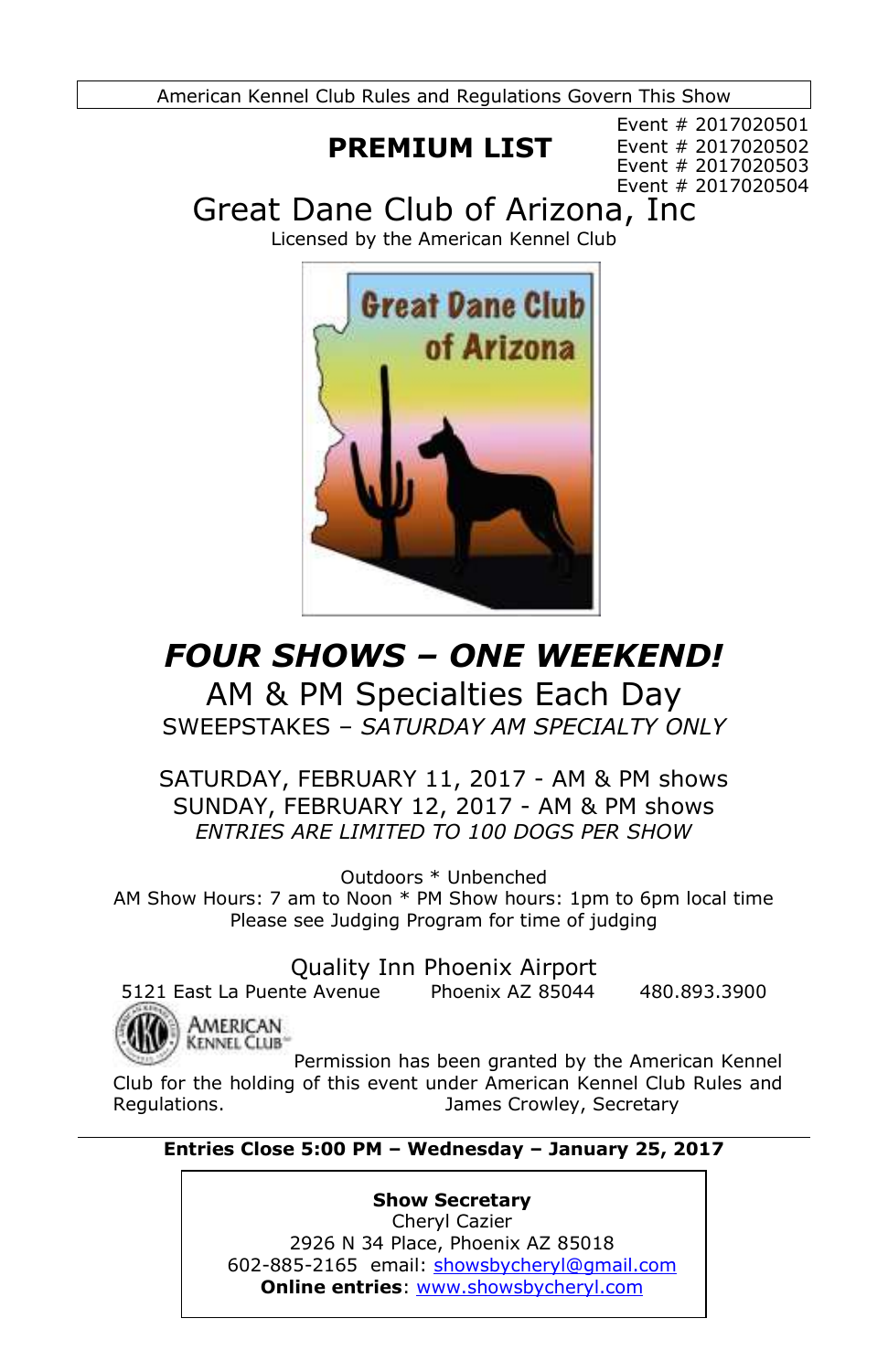### **OFFICERS & DIRECTORS**

| 7139 N 181st Ave, Waddell AZ 85355                   |  |  |  |
|------------------------------------------------------|--|--|--|
|                                                      |  |  |  |
|                                                      |  |  |  |
|                                                      |  |  |  |
| Directors: Shayne Anderson Lorraine Brown Ruby Clark |  |  |  |

## **SHOW COMMITTEE**

| 1931 E Libra, Tempe AZ 85283 |  |
|------------------------------|--|
|                              |  |

RV Parking...............................................................................Frank Brown Raffle ...................................................................................Pat McGoldrick

> **Official Photographer**: Jill Swedlow 39887 Swedlow Trail, Yucaipa CA 92399

**Emergency Animal Hospital - Open 24/7**

1st Pet Veterinary Center 1233 West Warner Road, Chandler Arizona 85224 480-732-0018

## **JUDGES**

### **Saturday AM**

### **Breed** – **Pamela Winter**

 550 S Golden Sky Ln, Anaheim CA 92807 **Sweepstakes** – **Beth Whitcher** 16689 E Greenhaven St, Covina CA 91722

**Saturday PM**

**Breed – Ms. Dale Suzanne Tarbox**

PO Box 164, Canterbury CT 06331

### **Sunday AM**

**Breed – Katie D Edwards**

202 Highway 20 E, Colville WA 99114

### **Sunday PM**

### **Breed – Marilyn P Draper**

351 Bay Ave, Slaughter Beach, Milford DE 19963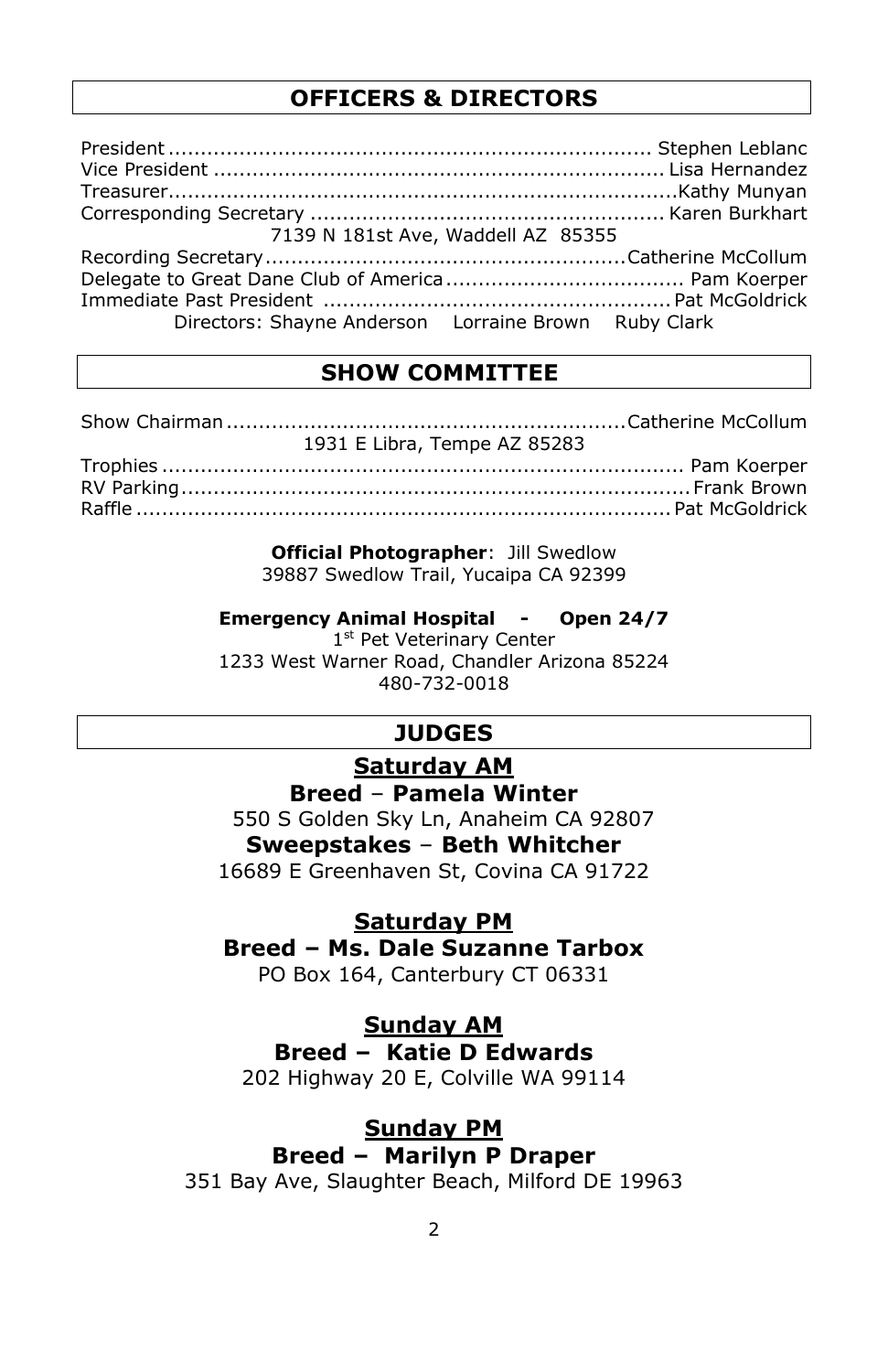## **ENTRY FEES-PER SHOW**

#### **ENTRIES CLOSE 5:00 PM – Wednesday – January 25, 2017**

at the office of Cheryl Cazier, Show Sect'y, 2926 N 34 Pl, Phoenix AZ 85018

| *Includes 50¢ AKC recording fee per dog, \$3.00 AKC event service fee. |  |  |
|------------------------------------------------------------------------|--|--|
| <b>MAKE CHECKS/MONEY ORDERS PAYABLE TO:</b>                            |  |  |

**CHERYL CAZIER in US Funds.**

### **NEW – ONLINE ENTRY SERVICE!!! Go to [www.showsbycheryl.com](http://www.showsbycheryl.com/)**

Payment accepted through PayPal -\$3 fee per entry per show All major credit cards accepted Fill out the PDF Entry Form, upload, submit and pay – fast & easy!

## **CLASSIFICATION**

### **REGULAR CLASSES**

SAME CLASSES FOR DOGS AND BITCHES

6 Mos. & under 9 Mos. Open, Black 9 Mos. & under 12 Mos. **Open**, Blue 12 Mos. & under 18 Mos. Open, Brindle Amateur-Owner Handler **Chandel Coment Coment** Bread by Exhibitor on the Open, Harley American Bred Open, Mantle

Open, Harlequin

Best of Breed

#### **Non-Regular Classes – Involving Single Dog Entries**

Veteran Dogs & Bitches - 6 years of age and older At Independent Specialties Neutered dogs and Spayed bitches may compete. The winners of these classes will compete for Best of Breed.

**Non-Regular Classes – Involving Multiple Dog Entries**

Stud Dog Class Brood Bitch Class

Stud Dog: Will be for Stud Dogs that have sired two or more Get. Stud Dogs must be entered in the Stud Dog Class and must be shown in the ring with their Get. Owner of Stud dog need not necessarily be owner of Get. Get only to be judges based on the merits of the Get. An entry fee of \$20.00 will be charged for the class (Stud dog and Get) and the Get must be entered in one of the regular classes.

Brood Bitch: Same as Stud Dog, except substitute Brood Bitch for Stud Dog and Produce for Get.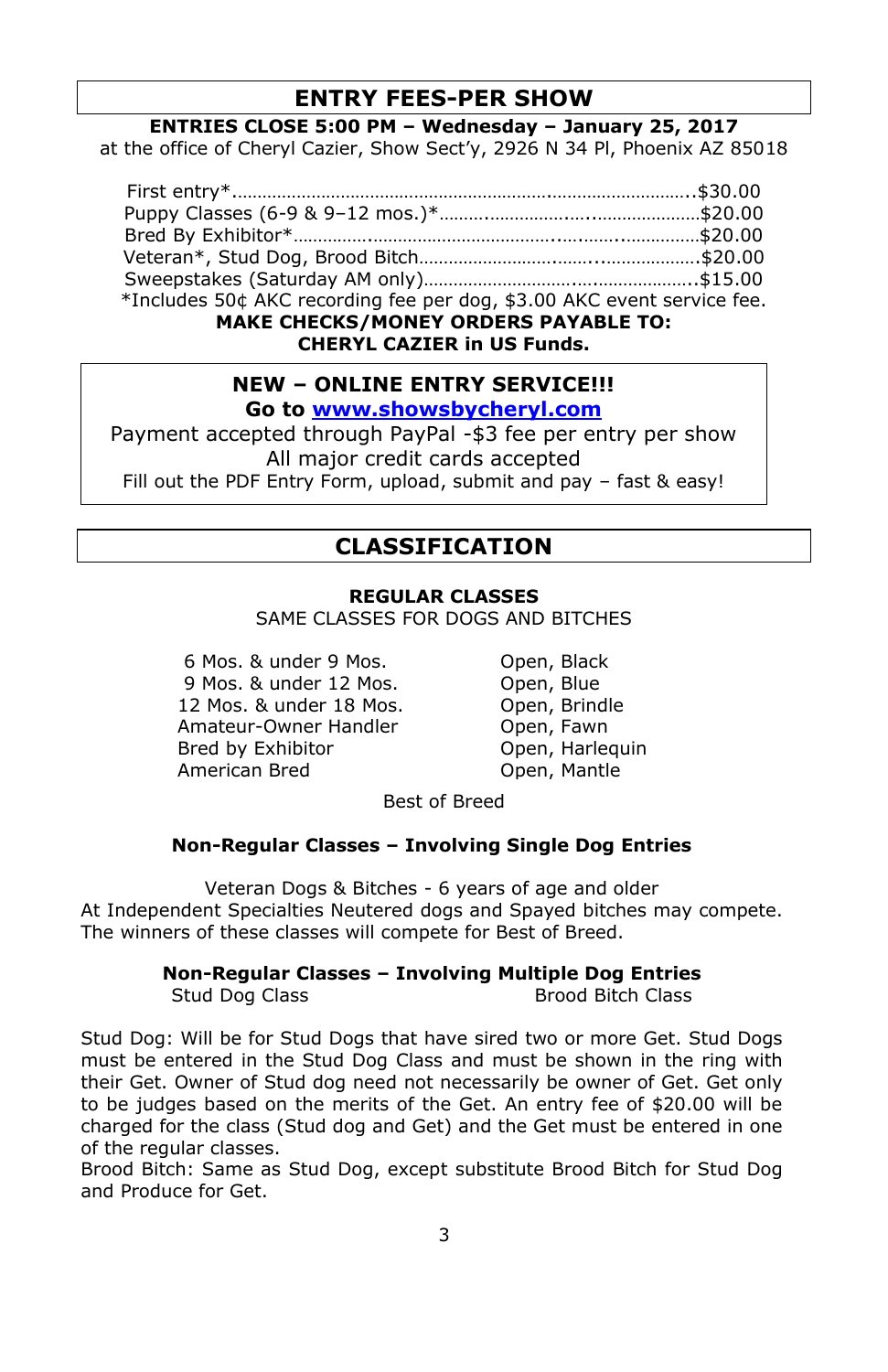**Best in Puppy Classes:** *All 4 shows.* The first place winners of each of the four puppy classes will compete for Best in Puppy Classes at each show.

**Best in Bred By Exhibitor Classes:** *Sunday AM show only*. The first Place winners of each Bred By Exhibitor Class will compete for Best Bred By Exhibitor at the Sunday AM show.

### **PUPPY SWEEPSTAKES**

#### *Saturday AM only* - Entry fee \$15.00.

The Sweepstakes is open to all Great Danes that, on the day of the show, will be at least 6 months of age and under 18 months of age.

**"Sweepstakes" and "age" division must be indicated in the space for Additional Classes on the official AKC entry form.**

All entrants in Sweepstakes must also be entered in one of the regular classes on the Saturday show.

NO dog having completed the requirements for its Championship prior to the start of judging shall compete in this Sweepstakes. Any entry fee submitted for such dog shall be refunded upon notification to the Show Secretary in

writing at least one-half hour before the beginning of judging.

#### **Sweepstakes Classes**

Puppy Dogs, 6 to 9 mos. Puppy Dogs, 9 to 12 mos. Dogs, 12 to 18 mos.

Puppy Bitches, 6 to 9 mos. Puppy Bitches, 9 to 12 mos. Bitches, 12-18 mos.

#### **Prize Monies**

The Club shall retain 50% of total receipts to defray expenses. The remaining 50% of total receipts will be divided as follows: 60% to Best in Sweepstakes 40% to Best of Opposite Sex to Best in Sweepstakes.

Cash prizes will be paid in the ring to the person handling the dog, which will be considered the rightful recipient of the award. Claims for prize money must be made in the ring before the Sweepstakes judging is over. The show-giving club disclaims any liability for cash prizes after judging is complete. Any prize money allocated but not awarded shall be returned to the Club treasury.

# *PLEASE NOTE!*

This is a self-cleaning show Please clean up after your dogs Scoops and buckets are provided on show grounds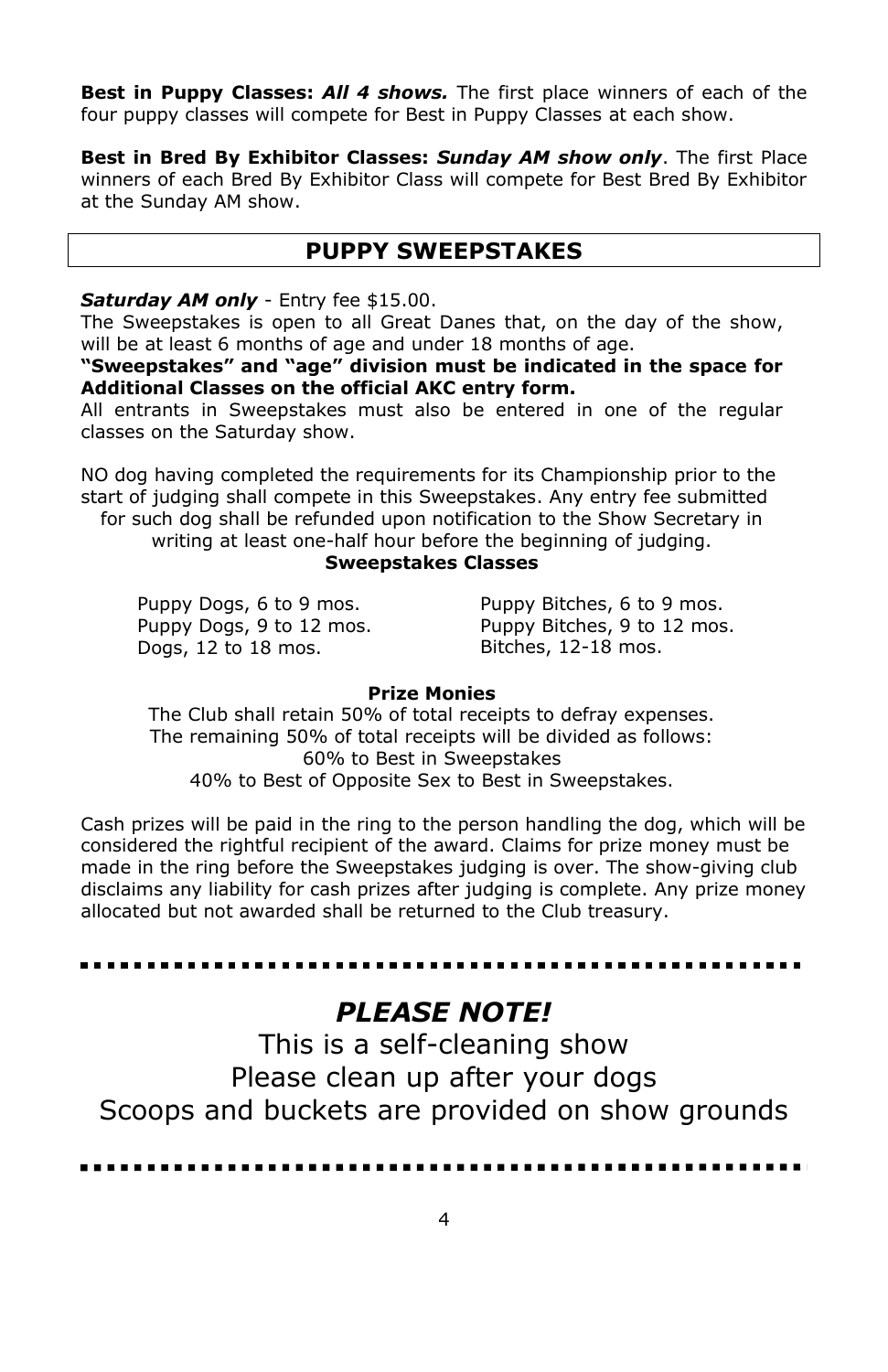### **RIBBON PRIZES**

#### **Regular Classes**

First Prize - Blue Rosette Second Prize - Red Ribbon Third Prize - Yellow Ribbon Fourth Prize - White Ribbon Winners - Purple Rosette Reserve Winners - Purple and White Rosette Best of Breed - Purple and Gold Rosette Best of Opposite Sex - Red and White Rosette Best of Winners - Blue and White Rosette Grand Champion Select - Light Blue and White Rosette Best in Puppy Classes - Dark Green Rosette Best in Bred By Classes - Dark Green Rosette

#### **Non-Regular Classes**

First Prize - Rose Ribbon Second Prize - Brown Ribbon Third Prize - Light Green Ribbon Fourth Prize - Gray Ribbon Best in Sweepstakes - Pink and Green Rosette Best of Opposite Sex in Sweepstakes - Lavender Rosette

#### **TROPHIES**

The Great Dane Club of AZ gratefully acknowledges the generosity of its trophy donors. The names of the Trophy Fund Donors will be printed in the catalog. The Club reserves the right to substitute another trophy of equal or greater value.

Trophies for the following placements will be offered at all 4 shows, unless otherwise noted: Best of Breed \* Best of Opposite Sex Best of Winners \* Winners Dog & Bitch \* Reserve Dog & Bitch 1<sup>st</sup> place in all regular & non-regular classes Best in Puppy Classes \* Best Bred By Exhibitor (Sunday AM show only)

#### **Saturday AM Specialty**

Unless otherwise noted, all awards will be Silver serving pieces 1<sup>st</sup> Place in all regular & non-regular classes - Great Dane tile magnets Best of Breed – Custom embroidered Directors Sports chair w/ side table Best in Sweeps & Best Opposite in Sweeps – Gift Baskets w/ dog items All Sweepstakes entrants will receive a dog toy

#### **Saturday PM Specialty**

Unless otherwise noted, all awards will be items by Ingrid Jonsson of Viking Stained Glass Best of Breed – Custom embroidered Directors Sports chair w/ side table

#### **Sunday AM Specialty**

Unless otherwise noted, all awards will be Native American artwork from the Heard Museum in Phoenix AZ

Best of Breed – Custom embroidered Directors Sports chair w/ side table 1<sup>st</sup> Place in all regular & non-regular classes - SW metal lizards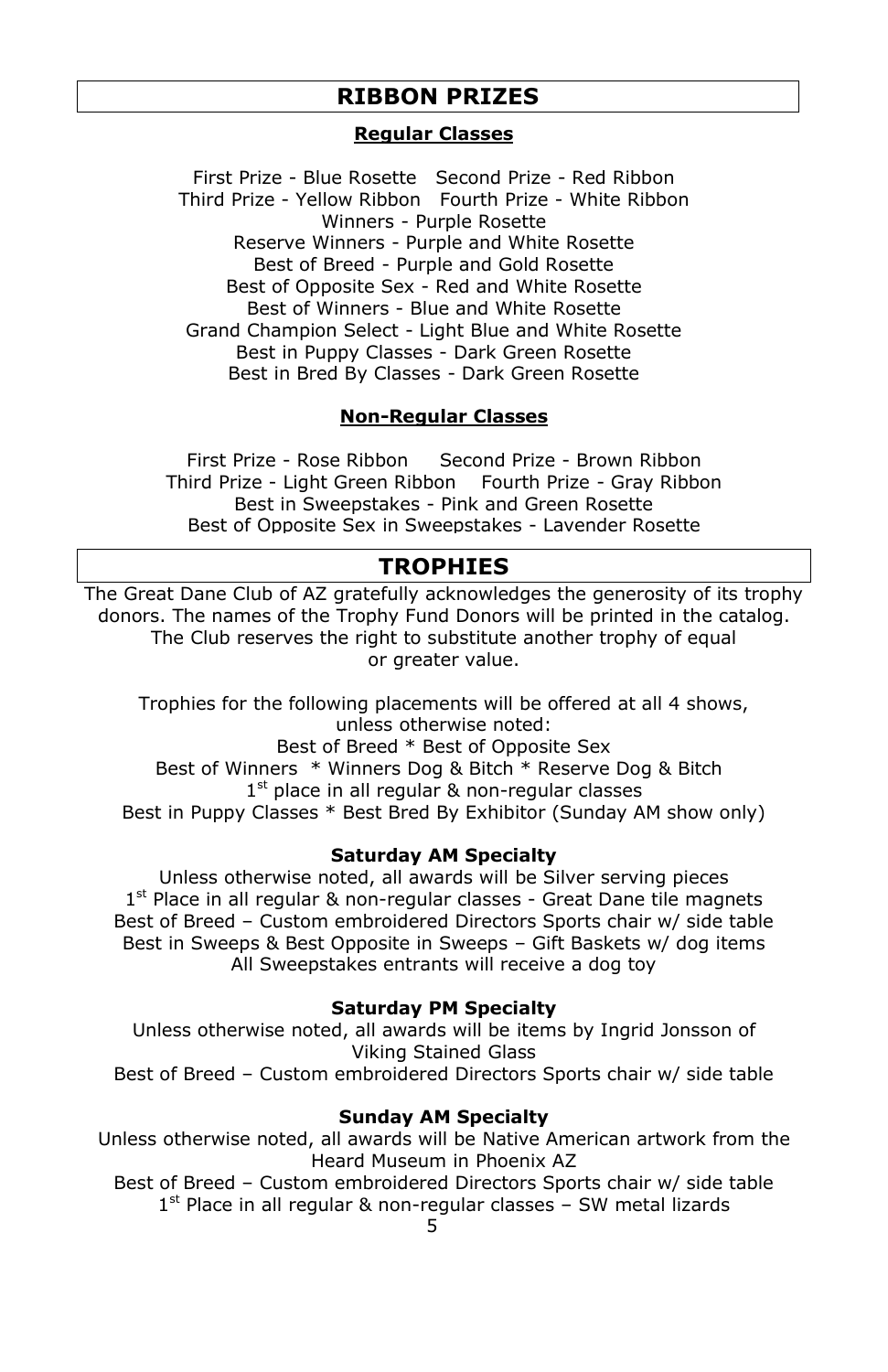#### **Sunday PM Specialty**

Unless otherwise noted, all awards will be items by Ingrid Jonsson of Viking Stained Glass Best of Breed – Custom embroidered Directors Sports chair w/ side table

### **BEST OF BREED PERPETUAL TROPHIES**

All Perpetual Trophies are offered by the Great Dane Club of Arizona through the generosity of the parties listed. *All Perpetual Trophies will stay in possession of the donor.*

A Silver-plated tray mounted on a walnut base in memory of Dick Perrell. Sponsored through the generosity of Lorraine and Frank Brown. A Bronze Great Dane and Puppy on a wooden base in memory of Dick Perrell. Donated by Nancy Perrell.

#### **BEST BRED BY EXHIBITOR PERPETUAL TROPHY**

A Bronze Great Dane on a wooden base in memory of AM Intl Ch Musicbox Flash To Spring Sponsored through the generosity of Craig and Karen Burkhart.

#### **AWARD OF MERIT**

At the Judge's discretion, Award of Merit(s) will be awarded to 20% of the number of entries in Best of Breed. Items with a Great Dane motif will be awarded to the Award of Merit winner(s).

# **DOGS LEFT IN PARKED CARS**

In the event that it becomes necessary to rescue an animal from a parked car on the show grounds or parking areas immediately surrounding the show grounds, the Great Dane Club of Arizona will not be held liable for any damages incurred as a result of rescuing the animal. Furthermore, if the rescue has to be performed by virtue of negligence, the owner, agent or any other person responsible for the rescued animal WILL be subjected to a Bench Show Hearing, as approved by the rules of the AKC.

## **CATALOG ADVERTISING**

Ads must be submitted in PDF format. For pricing and placement details please contact Lorraine Brown at lhbrown2@cox.net Deadline for ads is Wednesday, January 25, 2017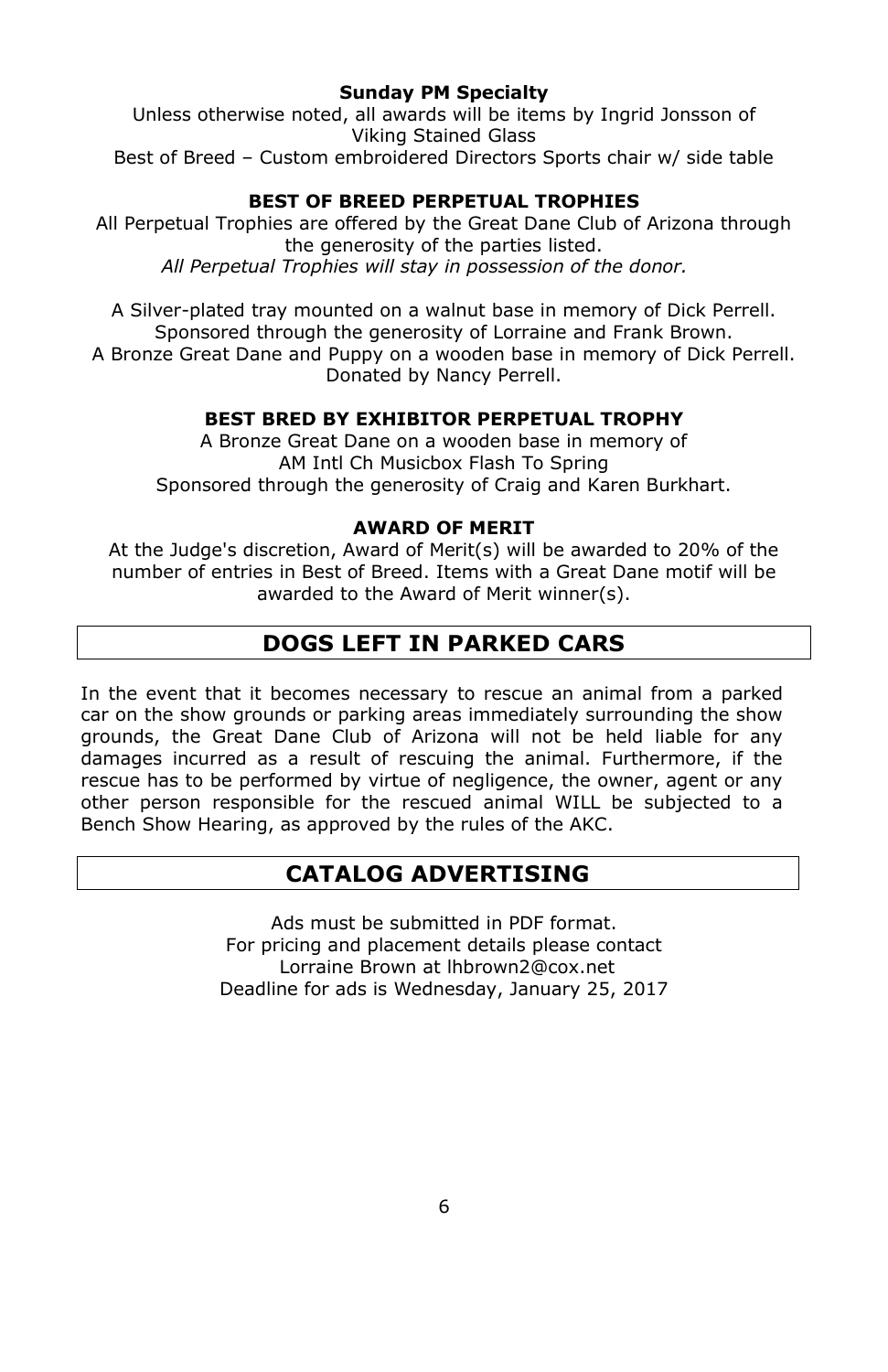## **HOTEL RESERVATIONS**

The following hotel will take well-behaved dogs and their owners. Owners/Agents are responsible for any damage. Dogs must not be left unattended and/or loose in the hotel rooms. Noncompliance may result in an Event Committee Hearing. Please note: Deposits (refundable and nonrefundable) and other fees may be required.

Quality Inn Phoenix Airport

5121 East La Puente Phoenix AZ 85044 480.893.3900

**Great Dane Club Rate** - Single and Double \$90.00 + tax per night \$10 extra for extra person

**Please clean up after your dogs!**

Help us to keep this lovely show site

*Show site will be available for set up Friday after 3 pm*

## **RV PARKING AVAILABLE ON SHOW GROUNDS**

## *Motor home parking is VERY limited*

*RSVP BY PHONE OR EMAIL ONLY.* **Deadline is January 25, 2017, or when limit is reached.** Please contact Lorraine Brown – [lhbrown2@cox.net](mailto:lhbrown2@cox.net) 480-438-4664 to RSVP & check for availability.

Please include in your email: Name, Phone #, Address & Length of vehicle. Reservations can be paid for on arrival.

Reserved parking will be \$30.00 per night and includes Breakfast.

### *Reservations are absolutely required*

No RV hookups will be provided. All units MUST be fully self-contained.

Exhibitors will be responsible for cleanup of their area.

PLEASE, NO GENERATORS AFTER 11 PM OR BEFORE 6 AM.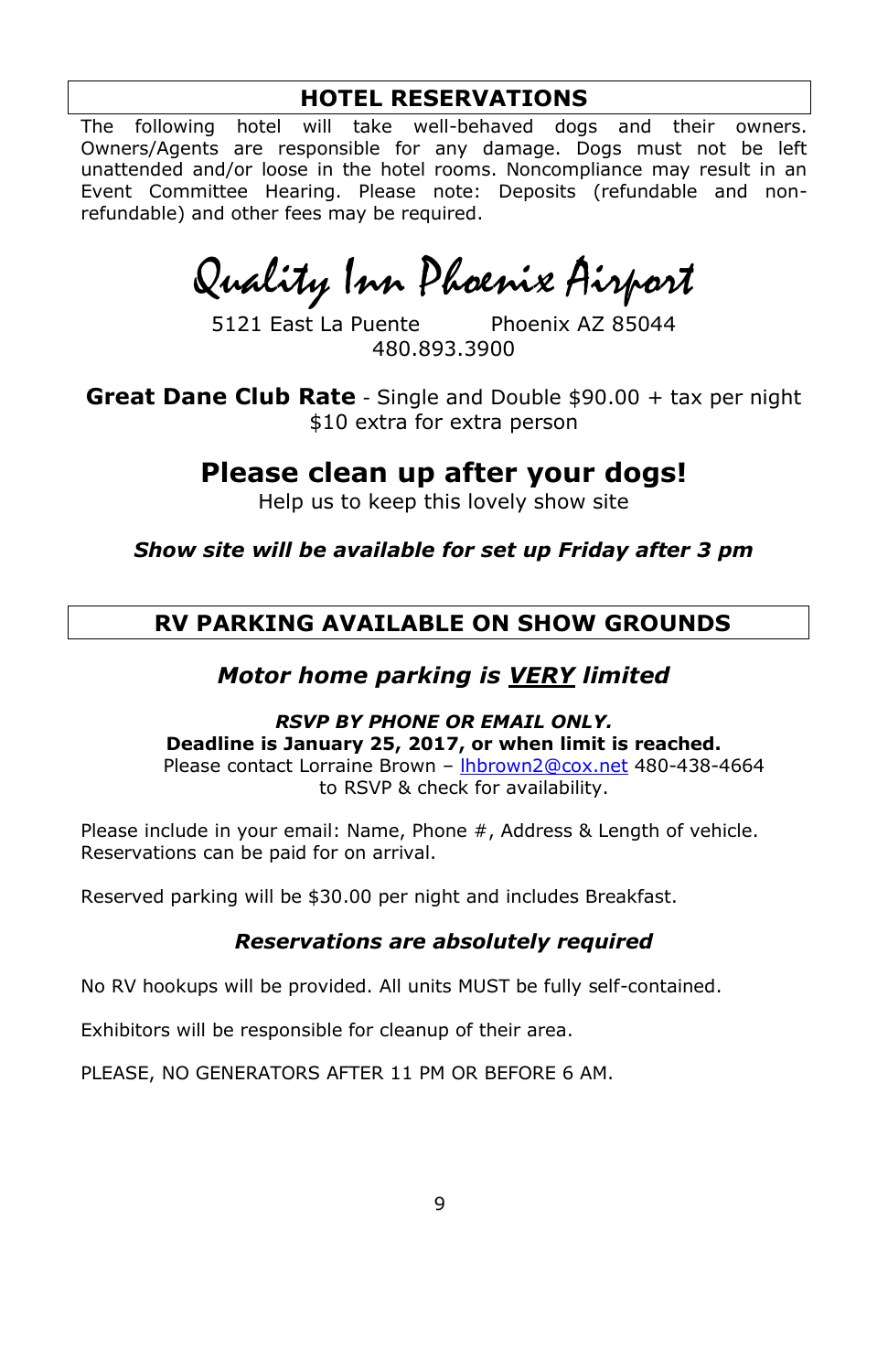# **Start your morning with Fresh hot coffee and donuts** !!!

Compliments of the Great Dane Club of Arizona

# **Saturday Lunch Chick-Fil-A Boxed lunch**

Chicken sandwich, chips and cookie PRICE \$8

# **\*\*PRE-ORDER ONLY\*\***

Send orders to Kathy Munyan by *2/6/17*  13201 S 34th Way, Phoenix AZ 85044

[Kathy@munyan.com](mailto:Kathy@munyan.com)

480-496-0882

Lunches  $@$   $$8 = $$ 

# **Saturday Evening Hospitality**

Please join us for a Social Hour Saturday evening on the field after the conclusion of judging

Relax and unwind with old friends and new All are invited

Cheese and crackers will be provided Please bring your favorite beverage

# **Sunday Lunch**

Sub sandwiches will be provided compliments of The Great Dane Club of Arizona!

No special orders or substitutions will be available